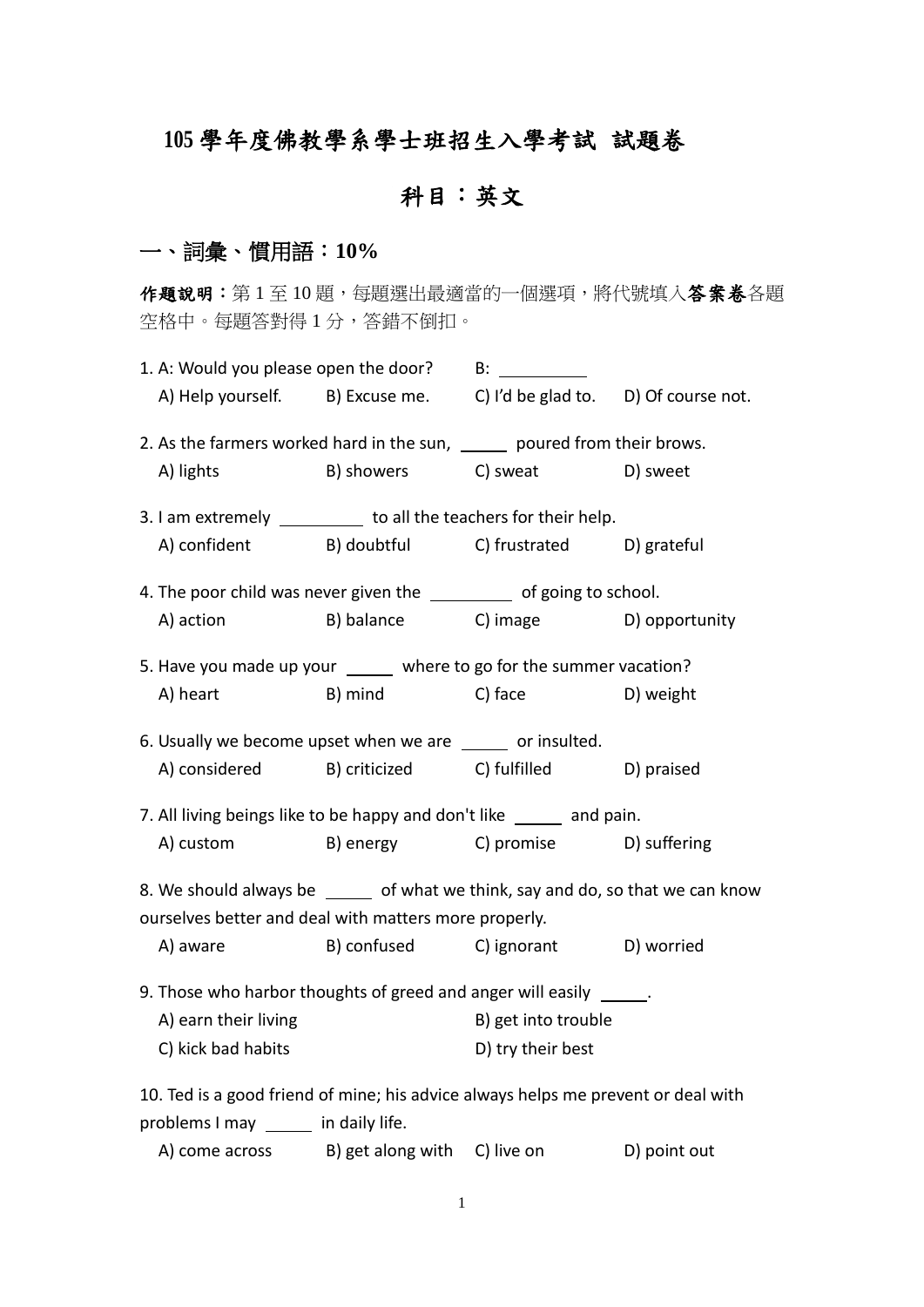### 二、語法:**20%**

作題說明:第11至20題,請參照例題,於下表中選取適當的語段,填入答案卷 各題空格中〔請填代號〕,使各題成為 語法正確 與 句義完整 的句子〔所選語 段如果在句首,第一個字母自行改為大寫﹞。每題答對得 2 分,答錯不倒扣。

| 代號 | 語段                                                |
|----|---------------------------------------------------|
| A  | until you have finished your homework             |
| B  | because we're going away this weekend             |
| C  | but also forgot his books                         |
| D  | but their parents' care and love                  |
| F. | however, he went to work and tried to concentrate |
| F  | nor too late                                      |
| G  | though she knew that it was dangerous             |
| Н  | than to spend it all at once                      |
| L  | that I could sleep in this chair                  |
| J  | which is opposite ours                            |
| К  | without the moral basis                           |

例題:She walked home by herself,  $\qquad$  G  $\qquad$ 

- 11. I'm so tired .
- 12. He lives in the house  $\qquad \qquad$ .
- 13. He was feeling bad.  $\qquad \qquad$ .
- 14. You are not allowed to go out .
- 15. We can't go to your birthday party \_\_\_\_\_\_\_\_\_\_.
- 16. He not only turned up late for class, \_\_\_\_\_\_\_\_\_\_.
- 17. No spiritual development is possible \_\_\_\_\_\_\_\_\_\_.
- 18. It is better to save some of your money \_\_\_\_\_\_\_\_\_\_\_.
- 19. What children need is not money or toys, \_\_\_\_\_\_\_\_\_\_.
- 20. She arrived at just the right time, neither too early \_\_\_\_\_\_\_\_\_\_.

### 三、綜合測驗: **20%**

作題說明:第 21至 30 題,每題一個空格,請依文意選出最適當的一個選項,將 代號填入答案卷各題空格中。每題答對得2分,答錯不倒扣。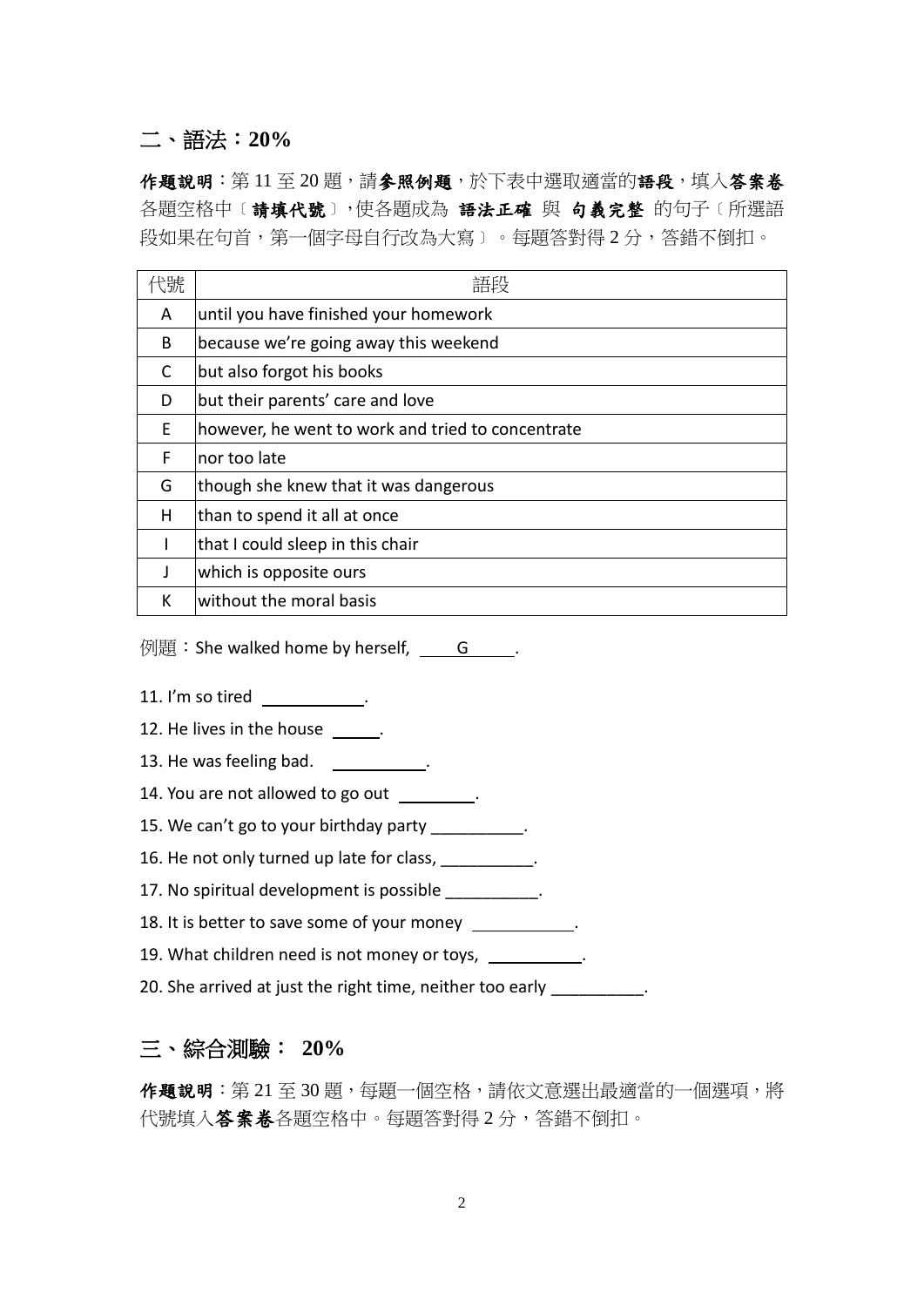Fear is closely related to attachment. The more attached we are to someone or something,  $21$  not having it or being separated from it.  $22$ , if we're very attached to and emotionally dependent  $\_23$  a particular person, we fear the relationship will  $\frac{24}{1}$ . If we're attached to money and financial security, we are anxious about  $\sqrt{25}$  enough. If we're attached to our image, we fear looking stupid 26 others.

On one hand, it's normal to have such concerns because we've been raised to be attached to these things.  $\sqrt{27}$ , clinging makes us fearful and anxious. The solution isn't to abandon our friends, money and reputation but to  $\frac{28}{100}$  the attachment to them. If we can do so, our fear of losing them will become  $\frac{29}{2}$ . Then we can enjoy them  $\frac{30}{5}$  fear.

| 21. A) the less fearful we are |                | B) the more we fear |                    |  |
|--------------------------------|----------------|---------------------|--------------------|--|
| C) and we are afraid of        |                | D) but we enjoy     |                    |  |
| 22. A) For example             | B) In fact     | C) Little by little | D) Sooner or later |  |
| $23. A)$ at                    | B) from        | C) on               | D) with            |  |
| 24. A) begin                   | B) end         | C) improve          | D) last            |  |
| 25 A) don't have               | B) having      | C) have had         | D) not having      |  |
| $26. A)$ above                 | B) behind      | C) in front of      | D) on top of       |  |
| 27. A) On the other hand       |                | B) In other words   |                    |  |
| C) For that reason             |                | D) What is worse    |                    |  |
| $28. A)$ let go of             | B) make up for | C) put up with      | D) take care of    |  |
| 29. A) clearer                 | B) heavier     | C) stronger         | D) weaker          |  |
| 30. A) due to                  | B) free from   | C) full of          | D) in addition to  |  |

#### 四、閱讀測驗:**30%**

作題說明:第 31 至 45 題, 每題請分別根據各篇文章之文意, 選出最適當的一個 選項,將代號填入**答案卷**各題空格中。每題答對得 2 分,答錯不倒扣。

#### **31—35** 為題組

The snake's tail had a fight with its head. The tail said, "You have led me for so long. Now it's time for me to lead you." The head said, "I should be the leader. I have eyes and a mouth."

The tail said, "You need me to move. Without me, you can't go anywhere."

Then the tail grabbed a tree branch and would not let go. The snake's head gave up and let the tail be the leader. The head did not want to help the tail. The tail could not see where it was going. Then, it fell into a fire pit. The snake was burnt to death.

3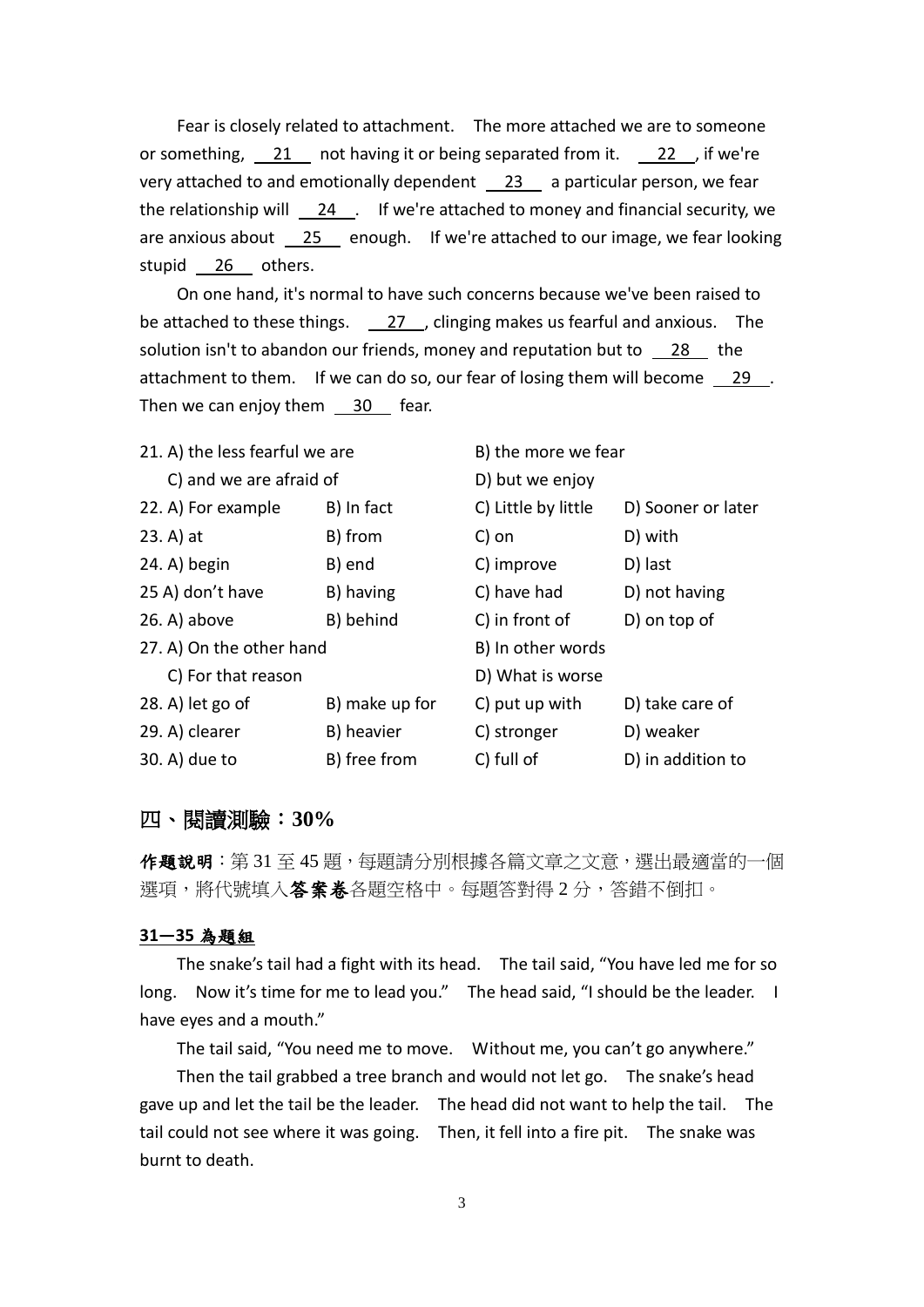- 31. Why did the snake's head and tail fight with each other?
	- A) The tail needed the head.
	- B) They couldn't go anywhere.
	- C) The head had eyes and a mouth.
	- D) They both wanted to be the leader.
- 32. What does the sentence "*Without me, you can't go anywhere*" mean?
	- A) It's time for you to lead.
	- B) You're more important than I.
	- C) If I don't help, you are not able to move.
	- D) I wouldn't let go of the tree.
- 33. In the sentence "The snake's head gave up," what does it mean?
	- A) The head left the tail.
	- B) The head stood up against the tail.
	- C) The head stopped quarreling with the tail.
	- D) The head gave its eyes and mouth to the tail.
- 34. What is NOT the cause or condition of the snake's death?
	- A) The snake fell into a fire pit.
	- B) The head had led the tail for a long time.
	- C) The tail was not able to see where it was going.
	- D) The head let the tail be the leader but didn't help at all.

35. What does the story teach us?

- A) It hurts both sides when we quarrel.
- B) Don't be selfish; share good things with others.
- C) We should make friends with good and honest people.
- D) Having a clean mind is more important than wearing clean clothes.

#### **36—40** 為題組

Once there was a very poor family. They often went to their neighbor's garden to steal some vegetables.

One night, the father took along his little son into their neighbor's garden to steal some carrots. While the father was pulling out some carrots, his little boy stood beside him. Suddenly, his son whispered, "Daddy, someone is looking at us."

The father became afraid. He quickly looked around but he could not see anyone. "Where? Who?" he asked.

The son pointed at the sky, "There, Daddy. It's the moon. The moon is looking at us."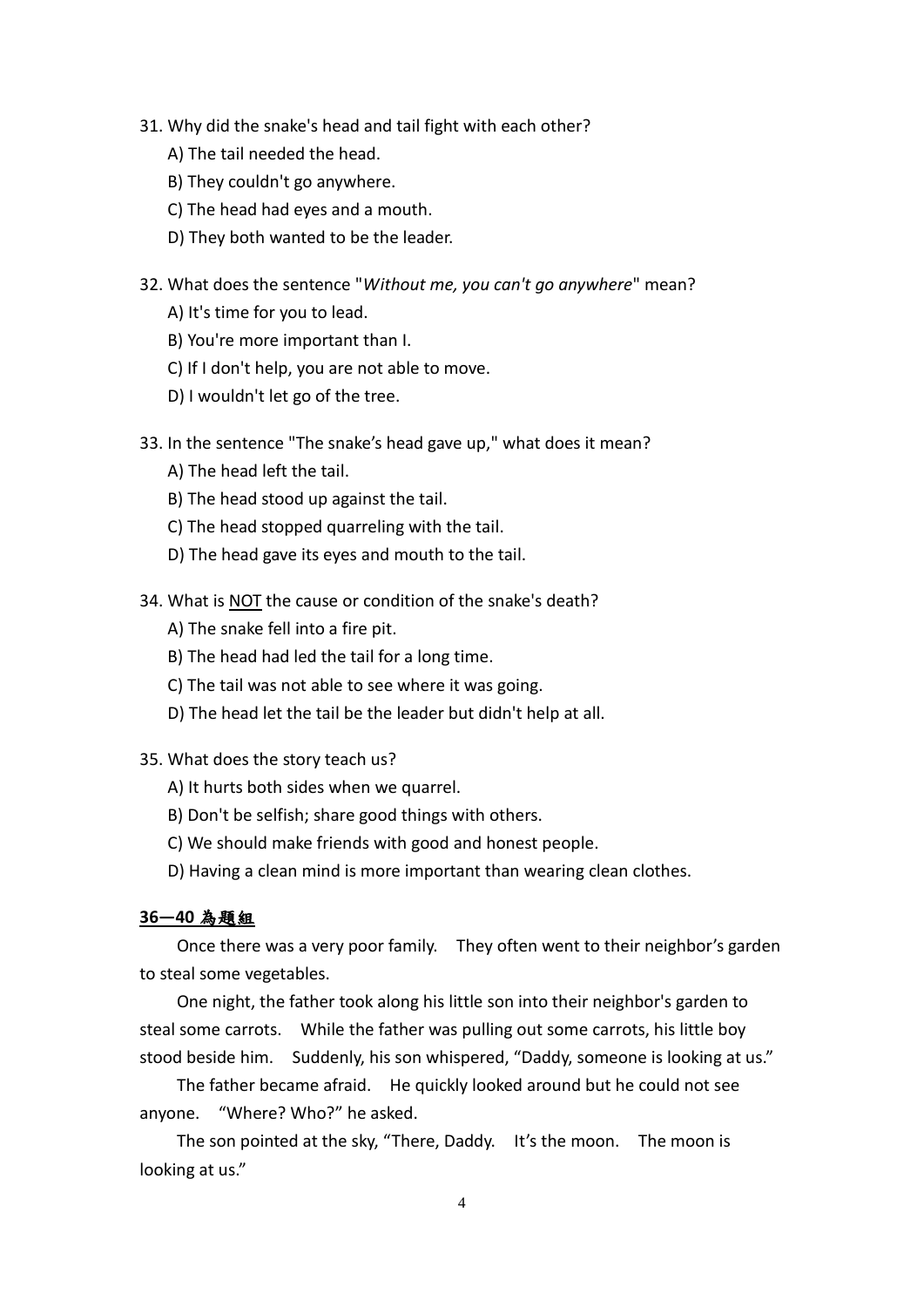The father was shocked by what his son said. He thought that nobody could see what he was doing at night. His son's words made him feel ashamed.

He threw the carrots down and took his son by the hand. They both walked back home in the moonlight. After that he never stole anything again.

36. A carrot is a kind of \_\_\_\_\_.

A) animal B) fruit C) neighbor D) vegetable

37. In the sentence "his son whispered, 'Daddy, someone is looking at us'," what does "whisper" mean?

A) cry out B) sing happily C) speak quietly D) weep buckets

38. Why did the father steal carrots at night?

A) He thought nobody knew what he did at night.

- B) He was shocked by his son's words.
- C) Their neighbor went out at night.
- D) He was busy during the day.

39. At the end of the story, why did the father never steal anything again?

A) His son's words made him feel ashamed.

B) He found a lot of money in the neighbor's garden and became rich.

C) He was afraid to be caught by the moon.

D) Their neighbor locked the garden.

40. What does the story teach us?

- A) United, we stand; divided, we fall.
- B) If we do something wrong, people will know.
- C) Doing good deeds brings great rewards.

D) We should not kill animals for fun or sport. It is unkind and selfish.

#### **41—45** 為題組

The international coffee shop chain Starbucks will start giving customers a discount if they bring their own cups. The discount is part of a two-month trial in cafes in England. Starbucks said it wants to reduce the amount of waste and recycle more. The vice president of Starbucks UK said: "Starbucks is committed to increasing recycling rates and reusable cups are a key part of our overall waste reduction strategy." Bosses will look at the success of the trial and then decide if they will continue it. The company wants to cut down on the huge number of paper cups that are put in the trash. Customers who bring their own mugs will get a discount on all drinks, except for the cafe's cheaper filter coffee.